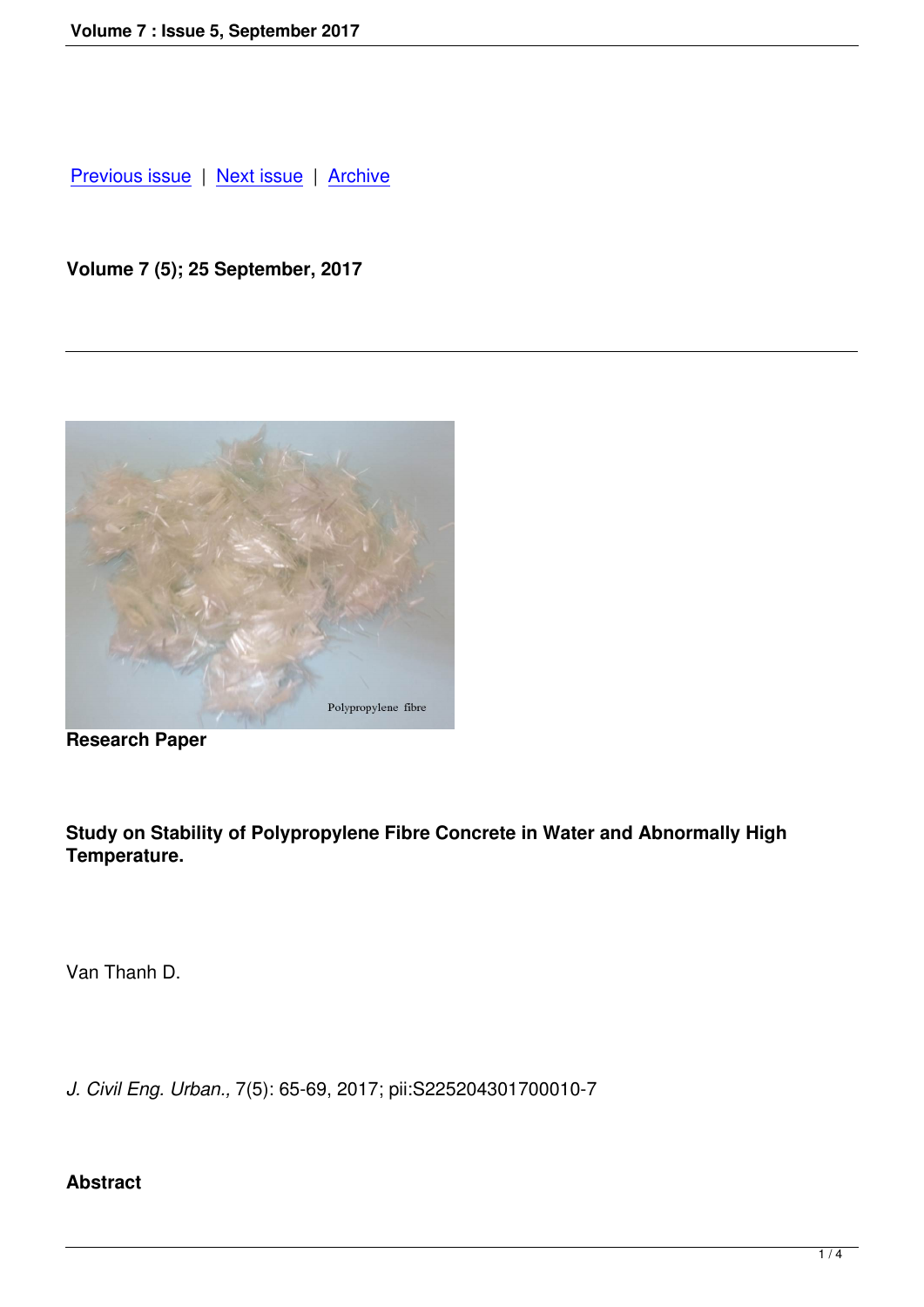Using the method of immersing the polypropylene fibre reinforced concrete samples in water for several days or heating them in oven, this study evaluates the water stability and abnormally high temperature stability of polypropylene fibre reinforced concrete through compressive strength index. The results indicate that the water stability of polypropylene fibre reinforced concrete is good as that of normal concrete. There is hardly any adverse effect on the stability as well as the development of concrete strength with prolonged water immersion, while the abnormally high temperatures effects significantly on the strength of concrete. However, when the temperature is lower than 2500C with a heated duration less than 3 hours, the influence degree on compressive strength of concrete is still in permissible limits.

**Keywords:** Abnormally high temperature stability; Fibre concrete; Polypropylene fibre; Water stability

# [Full text- PDF ] [ DOAJ ] [RICeST]



**Research Paper**

### **Evaluation of Settlement in Soil Layers due to Liquefaction in Alluviums in South Eastern**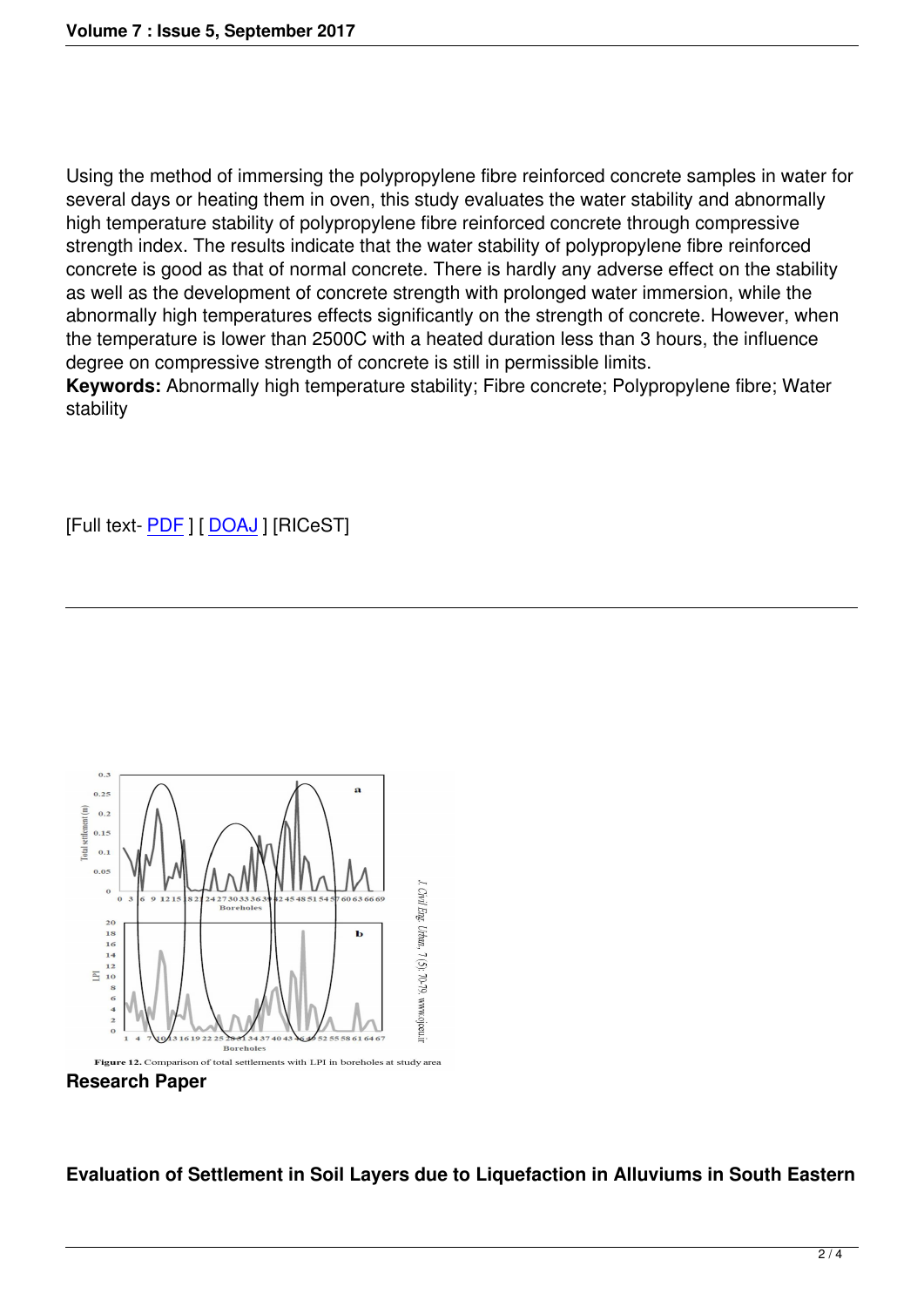#### **of Tehran.**

Nouhi Oskoui R, Dabiri R, and Amelsakhi M.

*J. Civil Eng. Urban.,* 7(5): 70-79, 2017; pii:S225204301700011-7

### **Abstract**

Liquefaction in sand and silty soil layers due to earthquake is one of the important phenomena in earthquake geotechnical engineering. During the earthquake pore water pressure increases in soil layer until equal to total stress. Then, effective stress decrease to zero. In this condition soil layer loses its shear strength. The results of this phenomenon in soil layer are instability, wide settlement in ground level and underground. In last two decades, several empirical methods have been proposed for determining settlement in soil layers due to liquefaction based on experimental and field tests. Main idea in this research is evaluation of probable settlement of soil layers in up and below ground water level due to liquefaction in south eastern of Tehran. In this research, firstly liquefaction potential of soils in study area based on Standard penetration test (SPT) results was evaluated. Then, liquefaction potential index (LPI) for determining severity of liquefaction assessed. In final, value of settlement in soil layers (up and below ground water level) was calculated. Results of this study showed that with considering ground water table and SPT blow count in study area can be found there is low to moderate risk of liquefaction due to earthquake in future. Also, Analysis of data showed that volumetric strain value in saturate soil layer with increasing relative density go down to significantly. Also, with increasing maximum shear strain due to earthquake in soil layer volumetric strain growth. Although, percent of fines content in soils affect to rate of volumetric strain and in volumetric strain analysis in soil layers above ground water table showed that first rate of εv relative to saturate condition is more. Second, in all of relative density values volumetric strain with increasing fines content in soil layer go up to gradually.

**Keywords:** Liquefaction, Settlement, Liquefaction potential index, Standard penetration test, South eastern of Tehran alluvium.

[Full text- PDF ] [ DOAJ ] [RICeST]